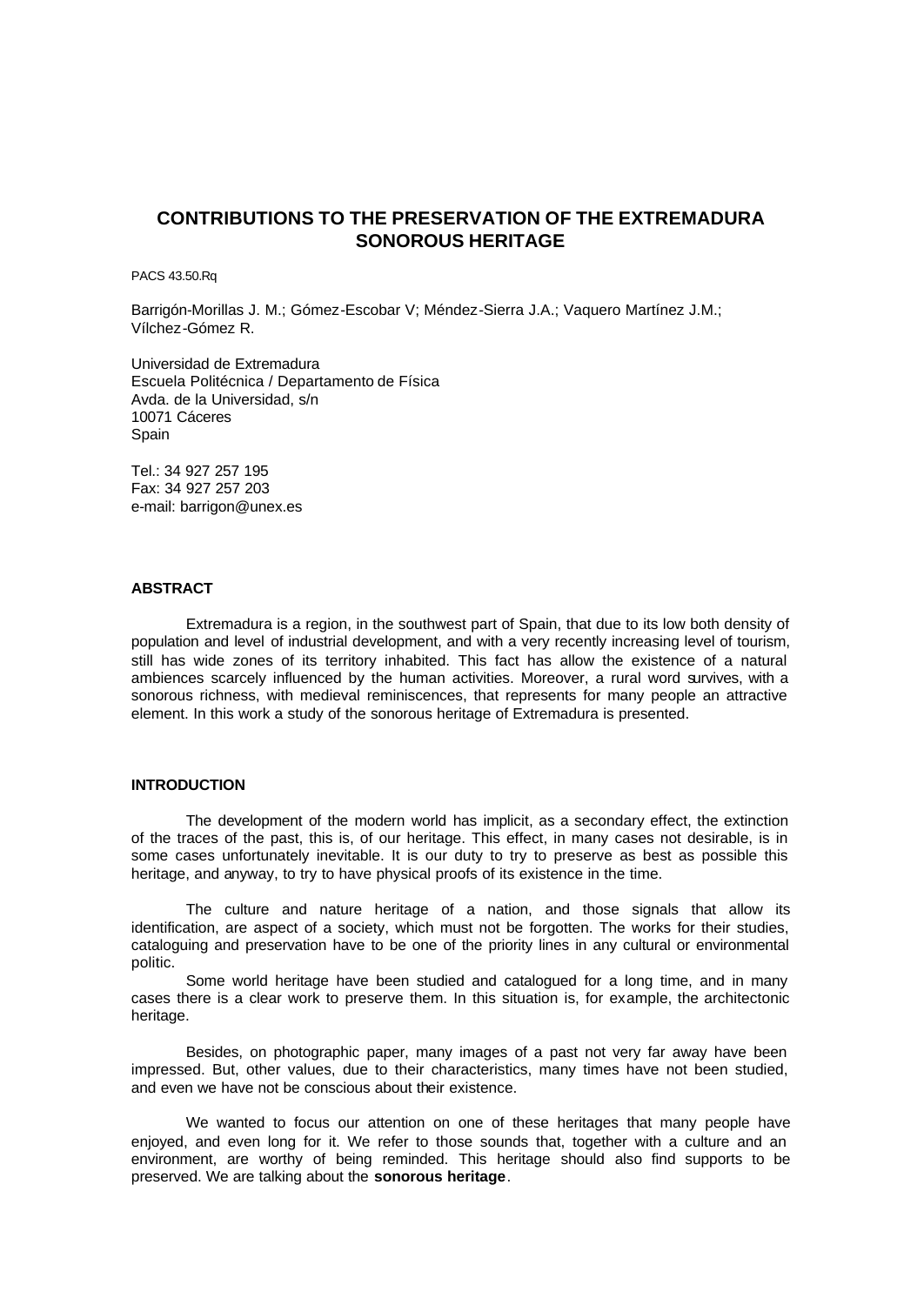We pretend to use the particularities of our region. Extremadura is a community that, in view of its density of population, industrial development and, why not, tourist development, has still large zones of its territory in which the human presence is scarce or null. This fact has allowed the existence of a nature a little transformed, but with a visuals and acoustics characteristics very desirable for the people fond of the quiet life and the natural environment still not very influenced by the human activities. Besides, still survives a rural word, with a sonorous richness, with medieval reminiscences that supposes for many people an attractive more.

If we consider the extension and the topographic configuration of our region, observe the existence of a variety of environments almost innumerable. Besides, in view of the latitude where our region is, the difference in the seasons along the year, as also the difference in the hours along the day, of the different environments can be very significatives.

Well, until now, everybody has realized the visual aspect of this heritage, but never we thought about the importance of the acoustic part for that the visual component preserve all its attraction.

We consider important to catalogue these environments, in order to record their sounds with an adequate equipment, not only for having digital quality, but to study those sounds, to know the physical aspects of them, and their acoustics indexes. The recording of this heritage would allow, in principle, its "preservation"; the existence of a record library of the natural and rural environments in Extremadura.

In any case, it is important to point out, to not fall in false expectations that, in many cases, we are not talking about very flashy or spectacular documents. We talk about "to preserve the sounds of the silent". However those quiet sounds of the nature, in many circumstances, calm our spirit and help us to be recovered of the daily hard work.

### **OBJECTIVES**

As it can be deduced from the previously mentioned, there are a great number of environments to be considered. Because the work to be done would be huge, in a first approximation we have focus our attention only in some of them. An environment as the Natural Park of Monfragüe, with a special significance for Extremadura. And a rural environment, as the area of Sierra de Gata, where still survive many sonorous component of the past. And other environments, in principle less significatives and known, but useful to be compared with the above mentioned, as a reference.

In the selected environments it is pretended:

- a) To make recordings of the acoustics ambients in different hour intervals of the day and different seasons of the year.
- b) To take simultaneously photographic material of the environments in the different seasons.
- c) To analyse the taken sonorous documents in view of a cataloguing, interrelation, analysis and recognition of sources.

### **METHODOLOGY**

The proceeding to record sonorous document has depended on the type of environment:

- In the Natural Park of Monfragüe the recordings are done at least one day each month of the year. In each recording are taken sonorous documents of different environments at different hour intervals.
- In the area of Sierra de Gata the recordings are done at least one day each season of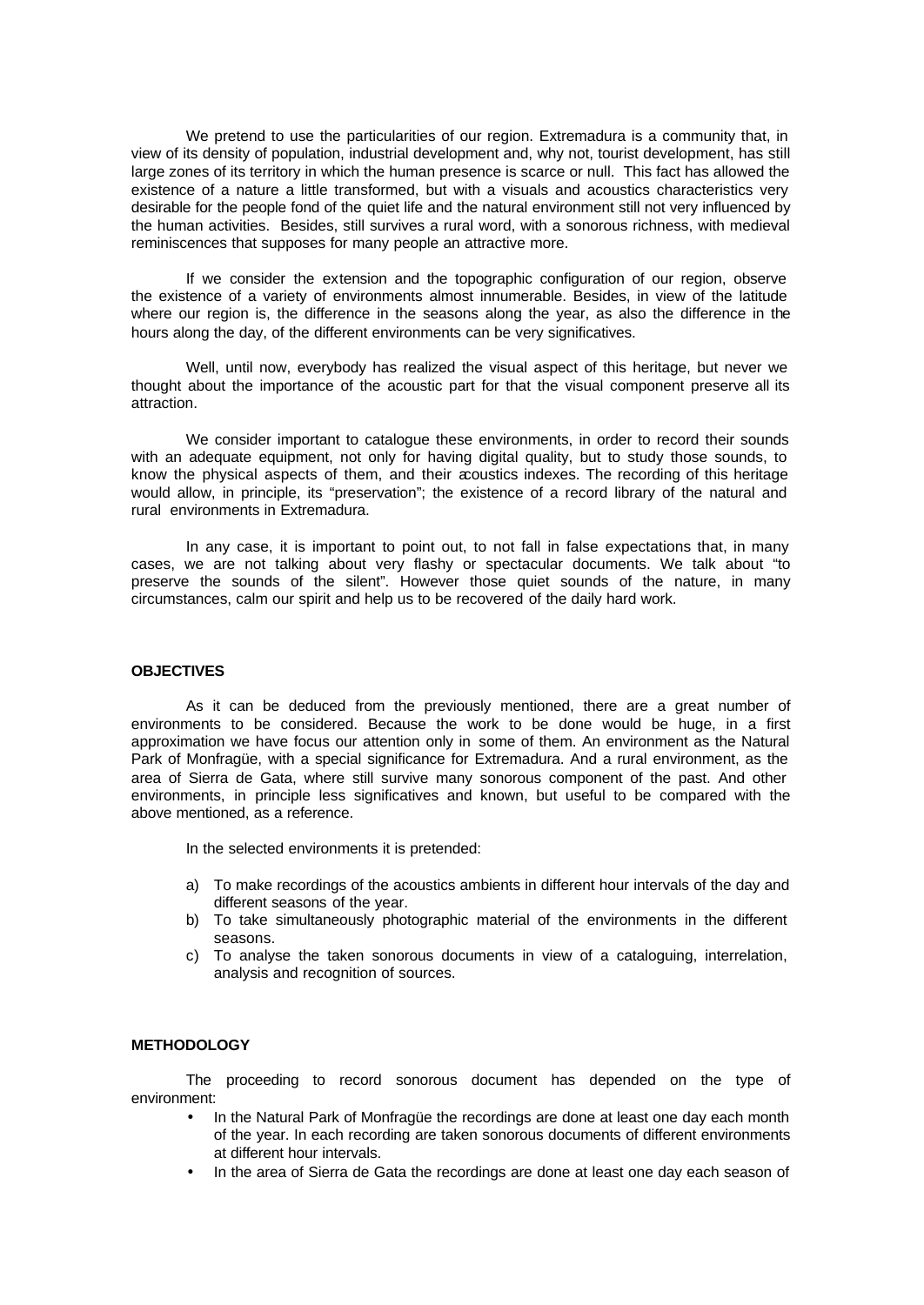the year, trying to catch different meteorological and acoustic conditions covering also different hour intervals.

• In the rest of the natural and rural environments, the recordings are done along the year with analogue methodology.

#### **RESULTS**

From the beginnings of the works, four visits have been done to the Natural Park of Monfragüe, each of them two days of duration, acceding to places of the Park very distant between them. The first zone is a restricted area and there it is pretended to take recordings that allow knowing the environment less perturbed by the human activities.

In this environment, in the different visits, the only detected source not related with the natural media is the pass of planes in regular flights to a high altitude. These recordings and the subsequent analysis, will be useful as a reference for those made in others environments, and also we will allow to evaluate the sonorous richness of these type of places, and the values of the reference levels that appear there.

These reference values of the sonorous levels, obtained in environments little perturbed by the human activities, will allow to evaluate the importance of the acoustic contamination values in our cities respect to those in these environments where the life have been developed and evolved.

The second zone visited by us is an open area of the Park, accessible for everybody where are the dependences and shops for the reception of the visiting public with some rooms showing special aspects of the Park.

Therefore, in this second zone of study, we find the perturbations coming from the road, that crossing the Park, allows to the visitors to have access to the different installations and routes of the Park. This road represents also a way of communication between villages around the Park. It is also necessary to consider the perturbations originated by the visitors walking inside the Park, in the open routes.

According to the above mentioned, it is natural to think that there is more difficulty to get recordings which represent the natural sounds of the Park in this second zone. Both vehicles moving in the road and people walking in the open routes, represent perturbations. Anyway, it is interesting to study the influence of these perturbations and analyse their importance.

Respect to our visits to the Sierra de Gata, we have done two visits to the zone already, lasting each visit two days. The Sierra de Gata is composed of hills belonging to the Sierra Carpetovetónica, in the limit of the provinces of Cáceres and Salamanca, and being with the Sierra de Gredos the divisor line between the rivers Douro and Tagus.

Different villages of the zone have been visited, mainly those less transformed by the development, so that they conserve still and structure and architecture of several centuries ago, in some cases more than one millennium.

During the first journey of each visit, recordings are taken in the western zone, in villages as Hoyos, Eljas, Trebejo and San Martín de Trebejo. The second journey is the eastern zone, visiting the villages of Robledillo de Gata, Torre de Don Miguel, Gata and Santibáñez el Alto.

In general, the sonorous environments of these villages can be grouped in two types. In one hand there are some villages that have a acoustic atmosphere representative of the old times when there were not vehicles with motor and the sounds came from the water flowing, the whispers, whistles and laments of the wind, the talks between neighbours at the sun, the lost steps in the almost absolute silent of the cold nights in winter, lowings and brayings of the animals, the barks of the guardian dogs, the miaows of the silent cats, the sing of a cricket, etc. In these villages, at these hours, only a human noise source could be perceptible, the pass of a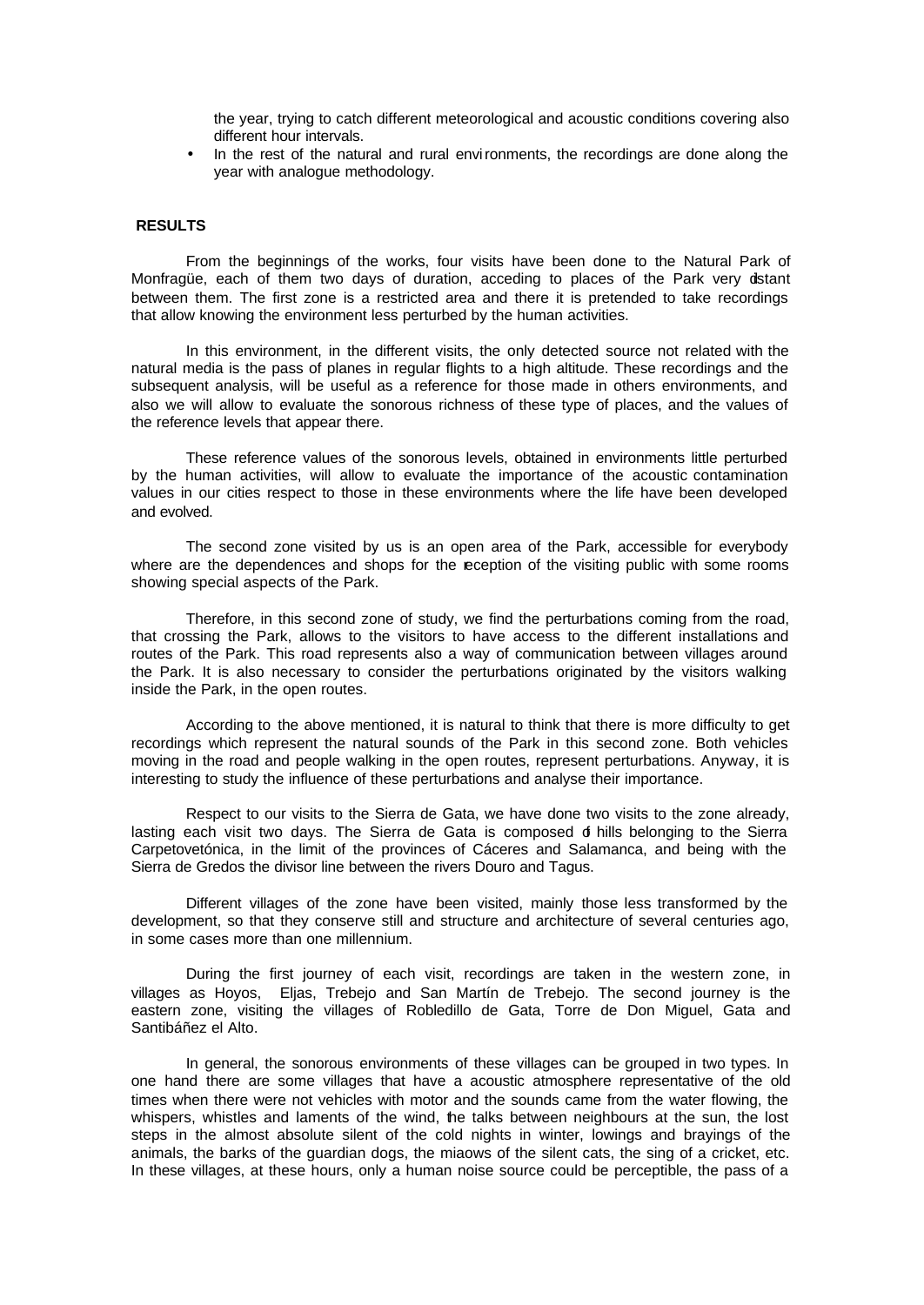plane in the sky in a regular flight. Nothing else. On the other hand, in certain hours intervals, the sonorous environments are not very different of the environments which can be found in other villages and our. Finally, others sonorous environments closer to the city of Cáceres have been selected. These environments can be also considered as sonorous heritage.

In all the above mentioned environments we have found some comparible results, so that it could be concluded that one on the most important sonorous heritage is the almost absence of sounds, only broken by weak murmur of the domestic or wild animals that sounds in the far away fields. There are still wide environments with life where it is possible to walk almost alone and enjoying with the vision and the audition of the free nature.

We can observe in Figure 1 a recording a bit longer than one week  $(5<sup>th</sup>$  to 12 of February 2002) in a natural environment slightly modified by the random presence of houses. It can be observed the existence of several consecutive periods with levels even lower than 20 dB. Figure 2 shows an interval of 8 hours during night time taken from the Fig. 1,  $7<sup>th</sup>$  of February 2002).



In order to have an idea about the values of the sonorous levels in a week measurement, we have group the hour intervals in increments of 8 hours. We can see in Table 1 that, even these intervals, between 00:00 and 8:00 hours do not surpass for the  $L_{AFMin}$  the value of 19,7 dB.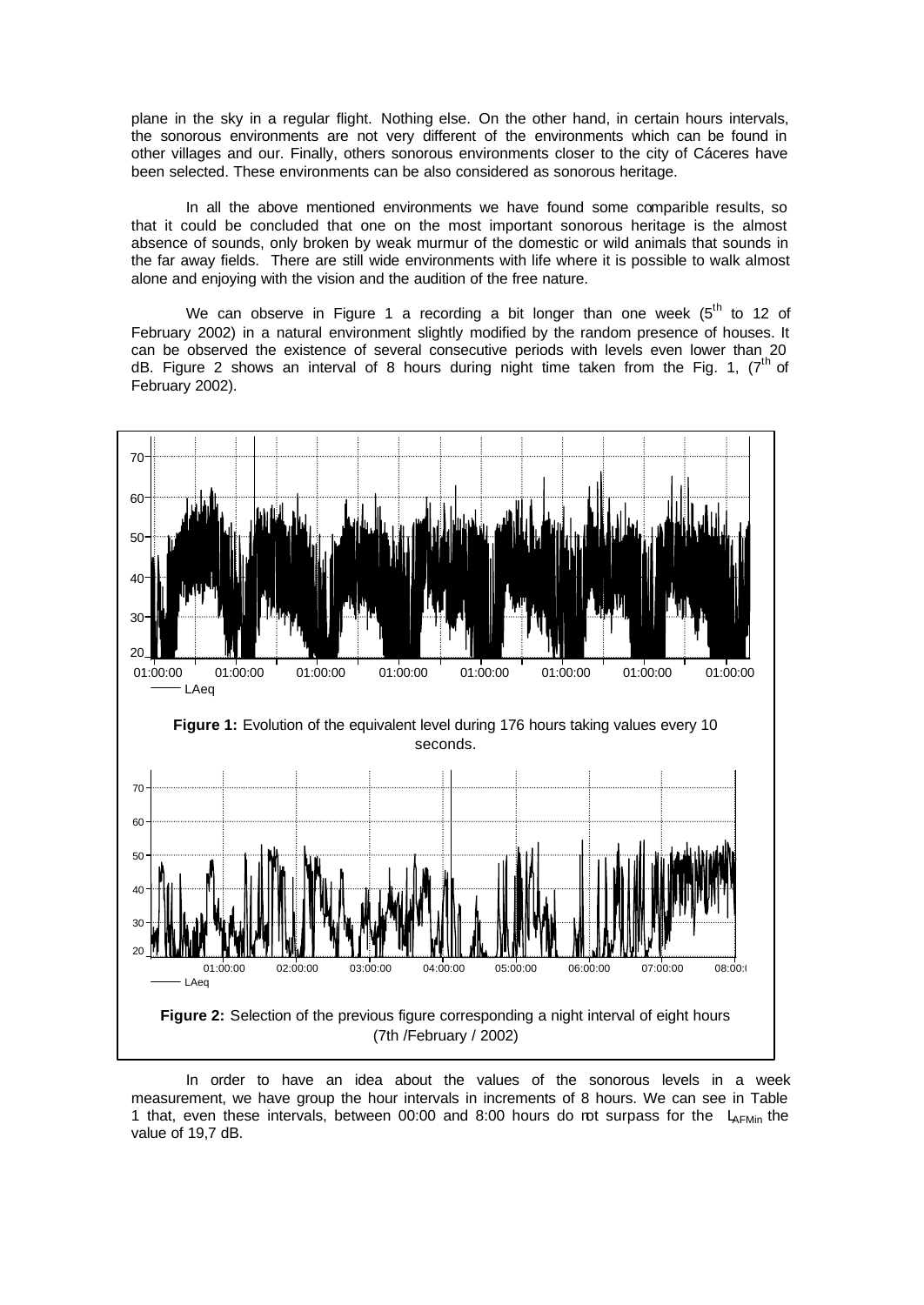| Date     | <b>Beginning time</b> | Duration | Saturation | LAeq              | <b>LAFMax</b> | <b>LAFMin</b> |
|----------|-----------------------|----------|------------|-------------------|---------------|---------------|
| 05/02/02 | 00:00:00              | 8:00:00  | 0,0        | 35,7              | 57,4          | $---$         |
| 05/02/02 | 08:00:00              | 8:00:00  | 0,0        | 47,7              | 74,1          | 24,9          |
| 05/02/02 | 16:00:00              | 8:00:00  | 0,0        | 47,3              | 70,5          |               |
| 06/02/02 | 00:00:00              | 8:00:00  | 0,0        | 40,5              | 62,1          | ---           |
| 06/02/02 | 08:00:00              | 8:00:00  | 0,0        | 45,7              | 68,4          | 24,2          |
| 06/02/02 | 16:00:00              | 8:00:00  | 0,0        | 42,8              | 73,7          | $---$         |
| 07/02/02 | 00:00:00              | 8:00:00  | 0,0        | 33,8              | 58,1          | ---           |
| 07/02/02 | 08:00:00              | 8:00:00  | 0,0        | 45,0              | 70,1          | 22,0          |
| 07/02/02 | 16:00:00              | 8:00:00  | 0,0        | $\overline{42,2}$ | 73,1          |               |
| 08/02/02 | 00:00:00              | 8:00:00  | 0,0        | 41,2              | 64,4          | $---$         |
| 08/02/02 | 08:00:00              | 8:00:00  | 0,0        | 45,9              | 72,2          | 21,4          |
| 08/02/02 | 16:00:00              | 8:00:00  | 0,0        | 43,7              | 75,1          |               |
| 09/02/02 | 00:00:00              | 8:00:00  | 0,0        | 38,8              | 66,1          | ---           |
| 09/02/02 | 08:00:00              | 8:00:00  | 0,0        | 44,7              | 74,5          | 21,9          |
| 09/02/02 | 16:00:00              | 8:00:00  | 0,0        | 44,5              | 74,6          | ---           |
| 10/02/02 | 00:00:00              | 8:00:00  | 0,0        | 36,4              | 62,4          | ---           |
| 10/02/02 | 08:00:00              | 8:00:00  | 0,0        | 44,3              | 79,2          | 22,5          |
| 10/02/02 | 16:00:00              | 8:00:00  | 0,0        | 44,3              | 68,5          |               |
| 11/02/02 | 00:00:00              | 8:00:00  | 0,0        | 40,1              | 61,9          | $---$         |
| 11/02/02 | 08:00:00              | 8:00:00  | 0,0        | 46,3              | 76,9          | 22,4          |
| 11/02/02 | 16:00:00              | 8:00:00  | 0,0        | 42,4              | 66,9          |               |
| 12/02/02 | 00:00:00              | 8:00:00  | 0,0        | 38,4              | 64,9          |               |

**Table 1:** Values of some acoustics levels (in dBA) obtained in periods of 8 hours.

If we make a analysis in one over third octave bands we can observe than in the night time the bands with higher frequencies disappear in the natural environments. For example, in Figure 3 a spectrum with the corresponding frequencies to the sounds existing in a studied environment the day 7th of February 2002 during the first eight hours is shown. It can be observed that from the one over third octave band of 125 Hz, the measured levels are about 20 dB or lower.



From the analysis of the made recordings it can be obtained the sonorous levels corresponding to determined significative events, as for example the broken of the silent due to the wild or domestic life, pass of vehicles in the roads close to the recording points, etc. In Figure 4 we present different recordings associated to the following events: Background noise,